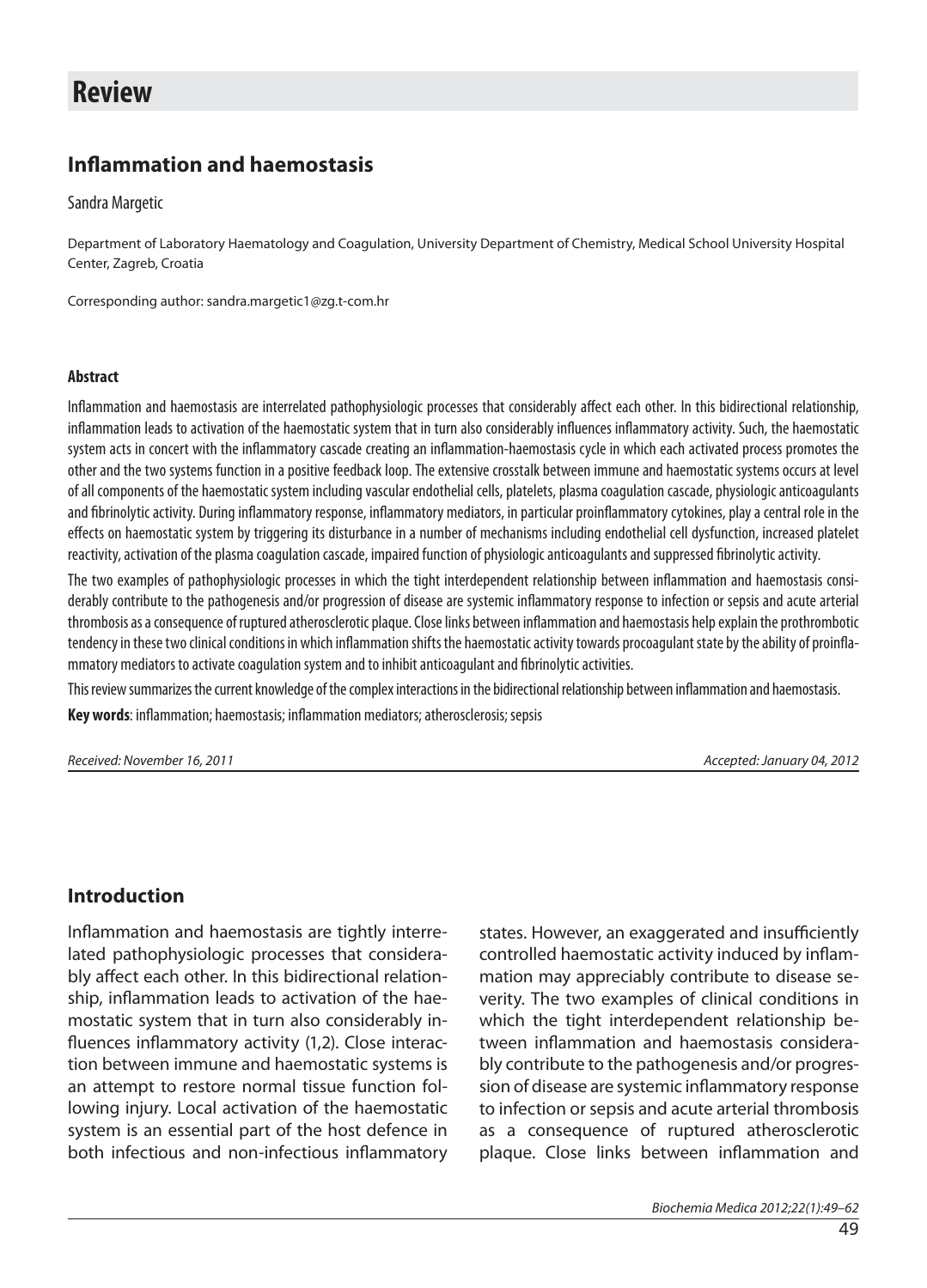haemostasis help explain the prothrombotic tendency in these two clinical conditions. Inflammation shifts the haemostatic activity towards procoagulant state by the ability of proinflammatory mediators to activate coagulation system and to inhibit anticoagulant and fibrinolytic activities. Once the activation of haemostatic system occurs in inflammatory states, amplification of the haemostatic disorder can result in thrombosis and organ damage. In turn, uncontrolled activation of the haemostatic system can also amplify the initial inflammatory response thus causing additional organ injury. Such, the haemostatic system acts in concert with the inflammatory cascade creating an inflammation-haemostasis cycle in which each activated process promotes the other and the two systems function in a positive feedback loop.

The goal of inflammation is to restore the integrity of threatened or damaged tissues because of injury or infectious pathogens. On the other hand, haemostasis is a physiological defence mechanism to stop bleeding due to vessel wall damage (3). Activated by vessel wall injury, the haemostatic system consists of a complex network of individual components. Vascular endothelial cells (ECs) and platelets constitute primary haemostasis resulting with a formation of platelet clot. This process is followed by an activation of the plasma coagulation cascade, so called secondary haemostasis that induces a formation of a fibrin clot. The net result of the haemostatic activation is stable platelet-fibrin clot. These processes are firmly regulated by physiologic anticoagulant mechanisms that keep activation of the coagulation system under control and by fibrinolytic system which is responsible for degradation of the platelet-fibrin clot which has fulfilled its function (4).

In recent years, various molecular mechanisms that play a role in the bidirectional relationship between inflammation and haemostasis have been intensively investigated and elucidated. This review summarizes the current knowledge of the complex interactions in the bidirectional relationship between these two interrelated processes.

### **Mechanisms by which inflammation induces disturbance of the haemostatic system**

The extensive crosstalk between immune and haemostatic systems occurs at the level of all components of the haemostatic system including vascular ECs, platelets, plasma coagulation cascade, physiologic anticoagulant pathways and fibrinolytic activity. During an inflammatory response, inflammatory mediators, in particular proinflammatory cytokines, play a central role in the effects on haemostatic system (5,6). The main mediators of inflammation-induced activation of the haemostatic system are proinflammatory cytokines tumour necrosis factor-alpha (TNF-α), interleukin 1 (IL-1) and interleukin 6 (IL-6)  $(7)$ . Inflammatory mediators trigger disturbance of the haemostatic system in a number of mechanisms including endothelial cell dysfunction, increased platelet activation, tissue factor (TF) mediated activation of the plasma coagulation cascade, impaired function of physiologic anticoagulant pathways and suppressed fibrinolytic activity (Figure 1).

### **Dysfunction of vascular endothelial cells**

Vascular ECs are actively involved in haemostasis. In physiological conditions, intact endothelium functions as an antithrombotic surface thus preventing inappropriate activation of coagulation. ECs are the main producer of components with proinflammatory, procoagulant and antifibrinolytic activities, as well as of those with the opposite



**FIGURE 1.** Mechanisms of inflammation-induced disturbance of the haemostatic system.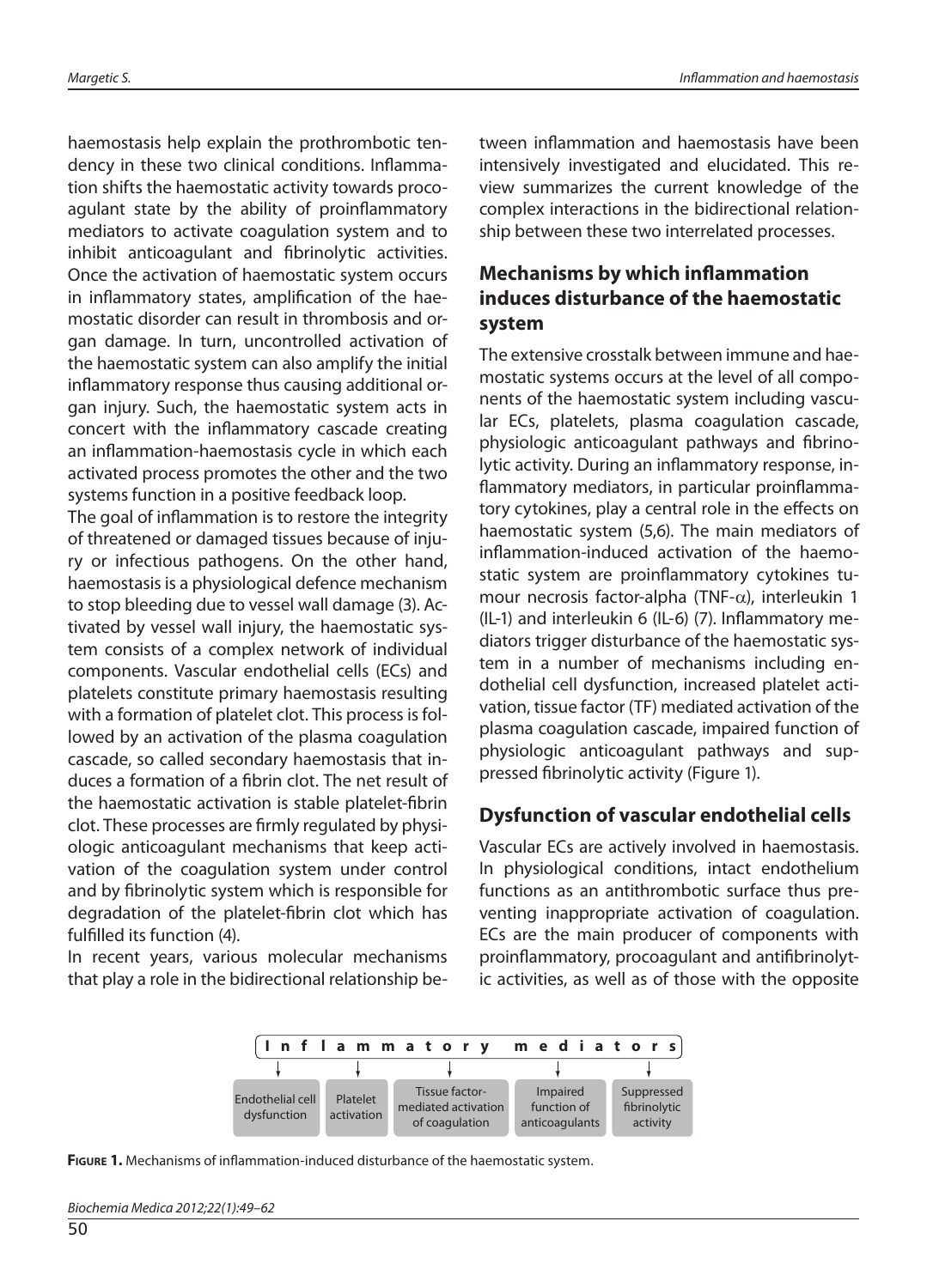actions, i.e. anticoagulant, anti-inflammatory and profibrinolytic properties (Table 1). All these components are essential in maintaining a physiological balance involved in the regulation of the haemostatic system.

|  | TABLE 1. Integral components of the vascular endothelial cells. |
|--|-----------------------------------------------------------------|
|--|-----------------------------------------------------------------|

| Component                                     | <b>Function</b>                                                                                                                                                                                                   |
|-----------------------------------------------|-------------------------------------------------------------------------------------------------------------------------------------------------------------------------------------------------------------------|
| Thrombomodulin<br>(TM)                        | By binding thrombin enables<br>activation of the protein C (PC)                                                                                                                                                   |
| Endothelial protein C<br>receptor (EPCR)      | By binding protein C (PC), augments<br>its activation into activated protein C<br>(APC) at the cell surface.<br>It is considered that it also has an<br>important role in anti-inflammatory<br>actions of the APC |
| Tissue factor pathway<br>inhibitor (TFPI)     | Inhibitor of tissue factor-FVIIa<br>complex                                                                                                                                                                       |
| Prostacyclin (PGI2)                           | Vasodilatator, inhibitor of platelet<br>aggregation and leukocyte adhesion                                                                                                                                        |
| Nitric oxide (NO)                             | Vasodilatator, inhibitor of platelet<br>aggregation and leukocyte adhesion                                                                                                                                        |
| Thromboxane A2<br>(TXA2)                      | Vasoconstrictor, stimulates secretion<br>from the platelet granules (agonist<br>for platelet aggregation)                                                                                                         |
| Von Willebrand factor<br>(vWF)                | Primary haemostasis: platelet<br>adhesion<br>Secondary haemostasis: carrier<br>protein for coagulation factor VIII                                                                                                |
| Platelet-activating<br>factor (PAF)           | Chemoattraction and rolling of<br>leukocytes to endothelium                                                                                                                                                       |
| Tissue plasminogen<br>activator (tPA)         | Plasminogen activator (activation of<br>fibrinolytic system)                                                                                                                                                      |
| Plasminogen activator<br>inhibitor-1 (PAI-1)  | Inhibition of fibrinolysis by binding<br>plasminogen activators t-PA and<br>urokinase plasminogen activator (uPA)                                                                                                 |
| Vascular cell adhesion<br>molecule-1 (VCAM-1) | Mediates leukocyte adhesion and<br>endothelial transmigration                                                                                                                                                     |
| Intercellular adhesion<br>molecule-1 (ICAM-1) | Mediates leukocyte adhesion and<br>endothelial transmigration                                                                                                                                                     |
| P-selectin                                    | Mediates cell interactions between<br>ECs and leukocytes (enables<br>recruitment of leukocytes to the site<br>of injury during inflammation)                                                                      |
| E-selectin                                    | Mediates cell interactions between<br>ECs and leukocytes (enables<br>recruitment of leukocytes to the site<br>of injury during inflammation)                                                                      |
| Heparan sulphate                              | Physiologic heparin-like cofactor<br>for anticoagulant activity of<br>antithrombin                                                                                                                                |
| Tissue factor (TF)                            | Activation of plasma coagulation<br>cascade                                                                                                                                                                       |

Irrespective of its aetiology, inflammation leads to an imbalance between proinflammatory and procoagulant and anti-inflammatory and anticoagulant properties of the endothelium thus contributing to disturbance of the haemostatic system. Once activated or injured, ECs secrete into the local environment mostly procoagulant or antifibrinolytic components, such as von Willebrand factor (vWF), thromboxane A2 (TXA2) or plasminogen activator inhibitor-1 (PAI-1)) while the expression or secretion of components with anticoagulant and profibrinolytic properties is significantly reduced (Figure 2). In addition, activated ECs can express at their surface tissue factor (TF) and adhesion molecules such as P- and E-selectins, vascular cell adhesion molecule-1 (VCAM-1) and intercellular cell adhesion molecule-1 (ICAM-1) (Figure 2). Adhesion molecules have important role in mediating interaction of neutrophils and platelets with endothelium, thus also promoting the inflammatory and haemostatic responses. As a result of disturbed balance due to inflammation, the function of ECs shifts from an anticoagulant, anti-inflammatory and vasodilatatory phenotype to a proinflammatory and procoagulant state. Such, in inflammatory states the endothelium serves as an important interface between inflammation and inappropriate activation of the haemostatic system (8).



**FIGURE 2.** Endothelial cell dysfunction induced by inflammation. EC - endothelial cell; TXA2 – thromboxane A2; PAF – platelet-activating factor; vWF – von Willebrand factor; PAI-1 – plasminogen activator inhibitor-1; VCAM-1 – vascular cell adhesion molecule-1; ICAM-1 – intercellular adhesion molecule-1; TF – tissue factor; EPCR – endothelial protein C receptor; TM – thrombomodulin; tPA – tissue plasminogen activator; PGI2 – prostacyclin.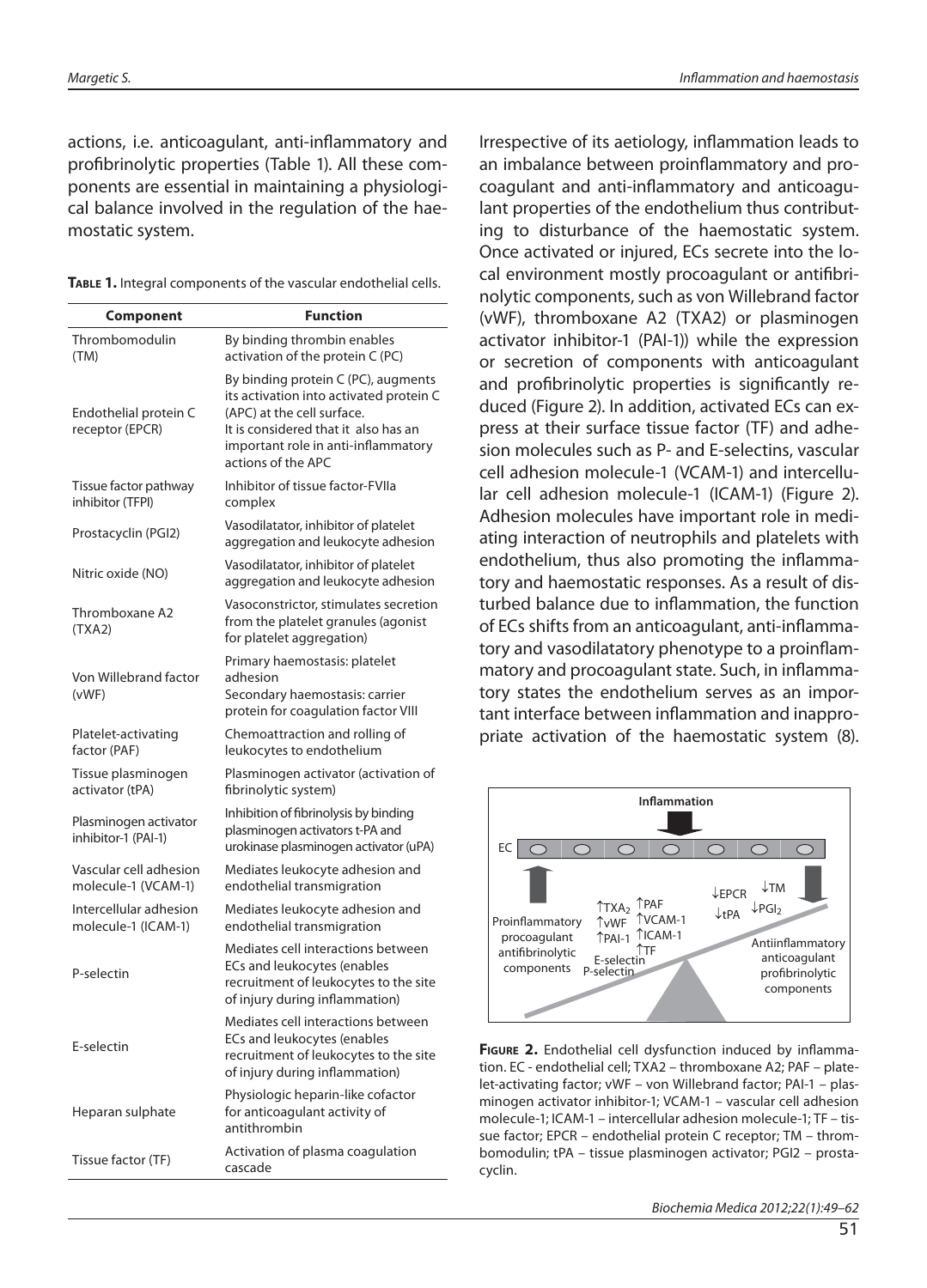Proinflammatory cytokines TNF- $\alpha$ , IL-1 and IL-6 are crucial in mediating the procoagulant effects of dysfunctional ECs. Vascular ECs respond to the cytokines expressed and released by inflammatory cells, such as activated leukocytes, but can also release cytokines themselves thereby amplifying the haemostatic response in inflammatory states (9). ECs play an important role in all mechanisms that contribute to inflammation-induced disturbance of the haemostatic system, including activation of platelets and other inflammatory cells (in particular leukocytes), TF-mediated initiation and regulation of thrombin generation, as well as impaired function of physiologic anticoagulants and suppressed fibrinolytic activity. Physiologic inhibitors of coagulation, such as protein C (PC) system and tissue factor pathway inhibitor (TFPI) are connected to the endothelium, so that ECs play a key role in maintaining the function of these anticoagulant mechanisms. Also, as the main producer of fibrinolytic activator, i.e. tissue plasminogen activator (tPA) and inhibitor (PAI-1), ECs also have an obvious role in suppressed fibrinolytic activity in inflammatory states. All these changes of ECs lead to the exposure of procoagulant components to blood and contribute to a prothrombotic state in inflammatory states.

### **Platelet activation induced by infl ammation**

Beside of an important role in haemostasis, platelets also play a relevant function in inflammation acting as proinflammatory cells (10). In physiological conditions, platelets circulate in a resting state, protected from activation by inhibitory mediators, such as nitric oxide (NO) and prostacyclin (PGI2) released from intact ECs. Numerous factors promote platelet activation during inflammatory response. Such, EC dysfunction leads to increased platelet reactivity due to its elevated production of TXA2 and vWF and decreased production of PGI2. Upon vessel wall injury platelets rapidly adhere to the exposed subendothelial matrix. This process is mediated by several cellular receptors as well as various adhesive and regulatory proteins present on platelets or ECs thus allowing platelet-vessel wall interaction and subsequent thrombus formation (11). Additionally, in the setting of inflammationinduced activation of haemostasis, platelets can be directly activated with inflammatory mediators such as proinflammatory cytokines or platelet-activating factor (PAF) in case of both non-infectious and infectious inflammatory states (12) or with endotoxin in case of sepsis. Further, thrombin generated by activated coagulation cascade is one of the strongest platelet activators (Figure 3).



FIGURE 3. Platelet activation induced by inflammation. EC – endothelial cell; TXA2 – thromboxane A2; vWF – von Willebrand factor; PGI2 – prostacyclin; PAF – platelet activating factor; GPIIb/IIIa – glycoprotein complex IIb/IIIa; PDGF – platelet derived growth factor; TGF-β - transforming growth factor-beta; EGF – epidermal growth factor; IL-1β - interleukin 1beta; PF-4 – platelet factor 4; RANTES – CCL5 chemokine; PAI-1 – plasminogen activator inhibitor 1; TF – tissue factor.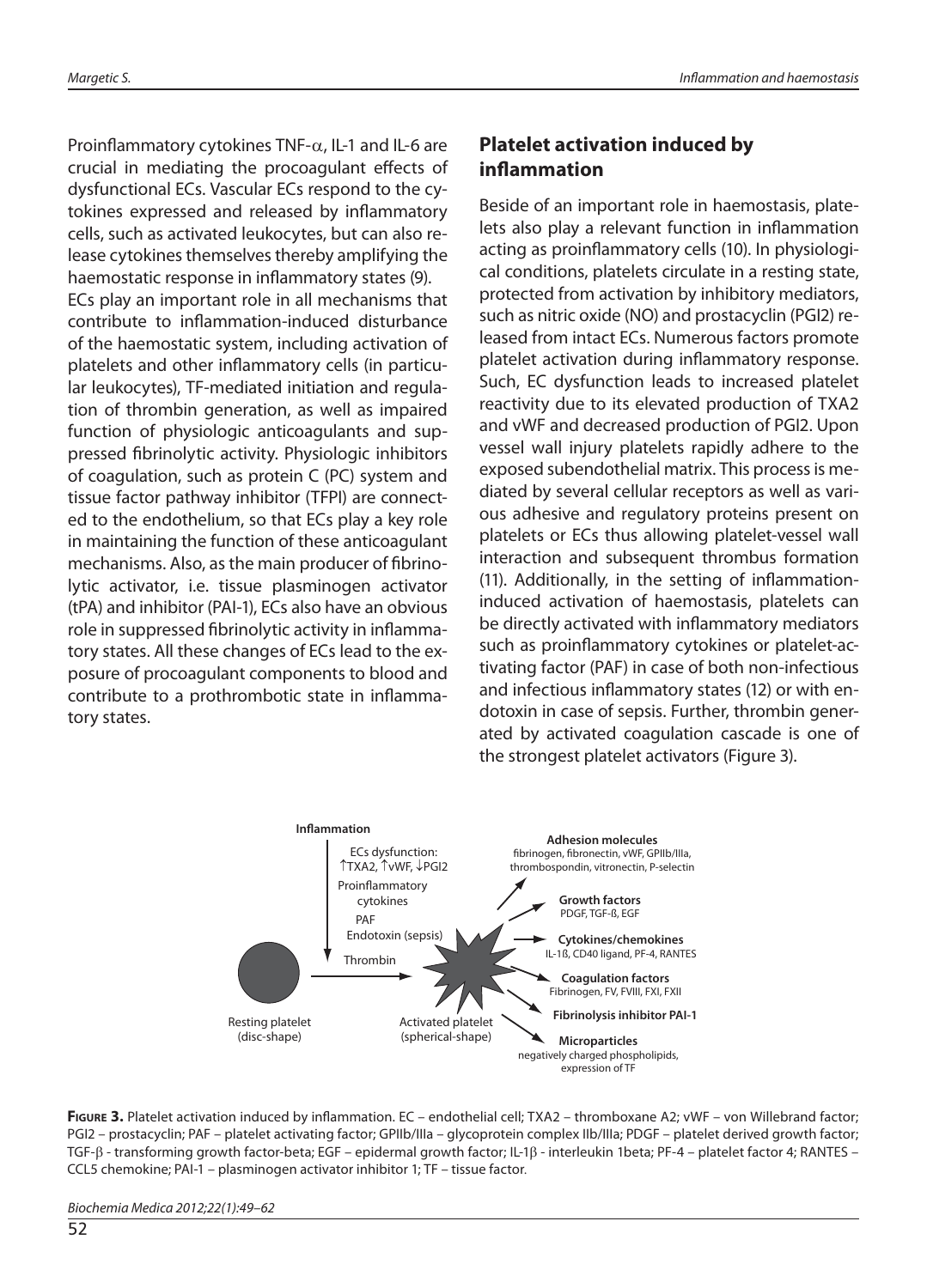Upon activation, platelets undergo shape change from a disc-shaped cell into a spherical-shaped cell and express at their surface or secrete into the local environment a number of proinflammatory and procoagulant substances (13), such as adhesion molecules, growth factors, cytokines and chemokines and certain coagulation factors and fibrinolytic inhibitor PAI-1 (Figure 3). Additionally, platelets may generate procoagulant rich particles, called microparticles (MPs), a circulating cell fragments derived from activated or apoptotic cells. MPs contain negatively charged phospholipids essential for coagulation reactions and express TF on their surface (14,15) and thus contribute to the prothrombotic state (Figure 3).

Individual platelet mediators modulate functions of other platelets, leukocytes and ECs. As an example, activated platelets secrete IL-1β, which is a major activator of ECs. This interaction of platelets with ECs results with secretion of IL-6 and monocyte chemotactic protein 1 (MCP-1) from ECs, as well as with the expression of adhesion molecules E-selectin, VCAM-1 and ICAM-1 on ECs (16). Further, interaction of platelets with neutrophils promotes the recruitment of neutrophils into inflammatory tissue thus directly participating in the host defence (17). Interaction of platelets with inflammatory cells such as leukocytes and ECs is mainly mediated through platelet P-selectin, a cell adhesion receptor localized in platelet's alphagranules (18,19). Upon platelet activation, P-selectin is rapidly translocated to the cell surface and serves as the receptor for its natural ligand, P-selectin glycoprotein ligand (PSGL-1) expressed on neutrophils, monocytes and ECs thus mediating platelet-leukocyte and platelet-EC interactions (18,20). Cellular interaction via P-selectin markedly enhances the production of proinflammatory cytokines and chemokines in neutrophils and mononuclear cells and increases the expression of adhesion molecules and TF on both leukocytes and ECs (5,19). The molecular mechanism of this effect relies on nuclear factor kappa B (NF-κB) activation induced by binding of activated platelets to neutrophils, mononuclear cells and ECs (13).

### **Activation of the plasma coagulation cascade in inflammation**

The main mechanism of plasma coagulation cascade activation in inflammation is mediated by TF (21-23). TF is a transmembrane protein constitutively expressed by a variety of cell types including circulatory blood cells and ECs. Also, it is present in all blood-tissue barriers, such as adventitial layer of the vessel wall, so that coagulation can be initiated quickly once the endothelial barrier has been disrupted (24,25). However, in contrast to other coagulation factors, TF is normally not in direct contact with blood. Such, circulatory blood cells and ECs do not express TF under normal physiological conditions. However, when the integrity of the vessel wall is disrupted or if circulatory blood cells or ECs start to express TF in response to various proinflammatory stimuli, such as proinflammatory cytokines (TNF- $\alpha$ , IL-1 and IL-6) or endotoxin, TF expression is induced in different cell types including leukocytes (predominantly monocytes and macrophages) and ECs. It enables that TF comes into direct contact with blood (Figure 4). On exposure to blood, TF binds to FVII and the complex TF-FVI-Ia initiates the activation of the coagulation cascade through the conversion of coagulation factors FIX and FX into activated forms (FIXa and FXa)



**FIGURE 4.** Tissue factor-mediated activation of coagulation induced by inflammation. TF  $-$  tissue factor; ECs  $-$  endothelial cells; PL – phospholipids.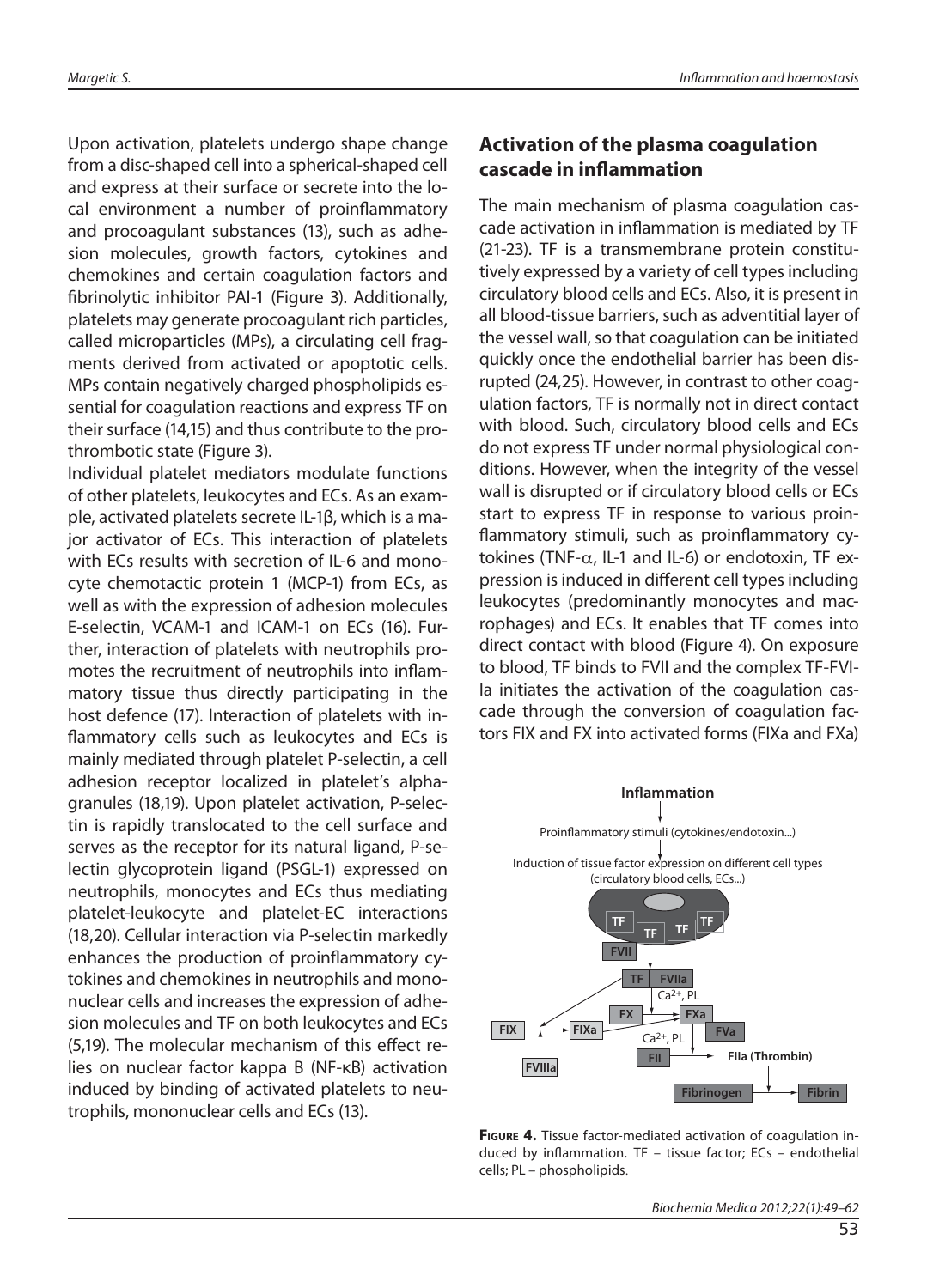thereby generating thrombin (FIIa) whose key function is to convert fibrinogen to fibrin (Figure 4).

Thrombin generated by activated coagulation cascade is a multifunctional molecule with many physiological functions. Such, thrombin has multilevel procoagulant activity. Besides it converts fibrinogen to fibrin, thrombin itself is one of the strongest platelet activators and also it is involved in feedback activation of coagulation by activating coagulation factors V, VIII, XI and XIII. Additionally, thrombin has relevant proinflammatory activity such as activation of inflammatory cells (leukocytes and ECs) with consequent increased production of inflammatory mediators and increased leukocytes adhesion and chemotaxis. Thrombin is an important regulator of cellular activation through binding to the protease-activated receptors (PARs) expressed on platelets, leukocytes and ECs. This represents the main mechanism by which activated haemostatic system augments initial inflammatory response, as it will be discussed later.

Additionally, activation of the coagulation cascade is markedly facilitated if a suitable phospholipid surface is available. Namely, coagulation reactions occur on membrane surfaces that contain negatively charged phospholipids. In normal physiological conditions, there are little negatively charged phospholipids exposed to the blood. However, both activated platelets and ECs transport their negatively charged phospholipids to the surface thus providing a phospholipid rich surface on their membrane. The phospholipid rich surface has an important role for assembly of complexes of activated coagulation factors. The presence of such a surface may accelerate several-fold the generation of thrombin and render the coagulation system less susceptible to fluid-phase protease inhibitors.

### **Physiologic anticoagulants in infl ammation**

The three major anticoagulant mechanisms involved in the regulation of coagulation activation are antithrombin (AT), PC system and tissue factor pathway inhibitor (TFPI). Antithrombin is the main inhibitor of thrombin, FXa and FIXa. PC pathway

54

proteolytically cleaves activated coagulation cofactors FVa and FVIIIa. TFPI is the main inhibitor of the TF-FVIIa complex (Figure 5). The main function of these coagulation inhibitors is to prevent blood clotting under physiological conditions and to slow down the activated coagulation cascade after vascular injury.

Normal level and function of physiologic anticoagulants appears to be important in the defence against haemostatic abnormalities in inflammatory states. There is increasing evidence that physiologic inhibitors of coagulation besides their anticoagulant actions also have important anti-inflammatory functions (26). However, the function of all three pathways can be impaired during inflammation-induced disturbance of the haemostatic system. It represents an important mechanism of procoagulant state in inflammation (27,28).



**FIGURE 5.** The three major physiological anticoagulant mechanisms: antithrombin, protein C system and tissue factor pathway inhibitor.

#### **Antithrombin**

In inflammatory states, the function of AT can be impaired as a result of increased consumption (due to activated coagulation cascade), decreased synthesis (as a result of a negative acute phase response) and increased degradation by proteolytic enzymes (elastase from activated neutrophils). Additionally, proinflammatory cytokines can cause reduced synthesis of glycosaminoglycans (GAGs), such as heparan sulphate on the endothelial surface, which also may contribute to the impaired AT function since endogenous GAGs act as physiolog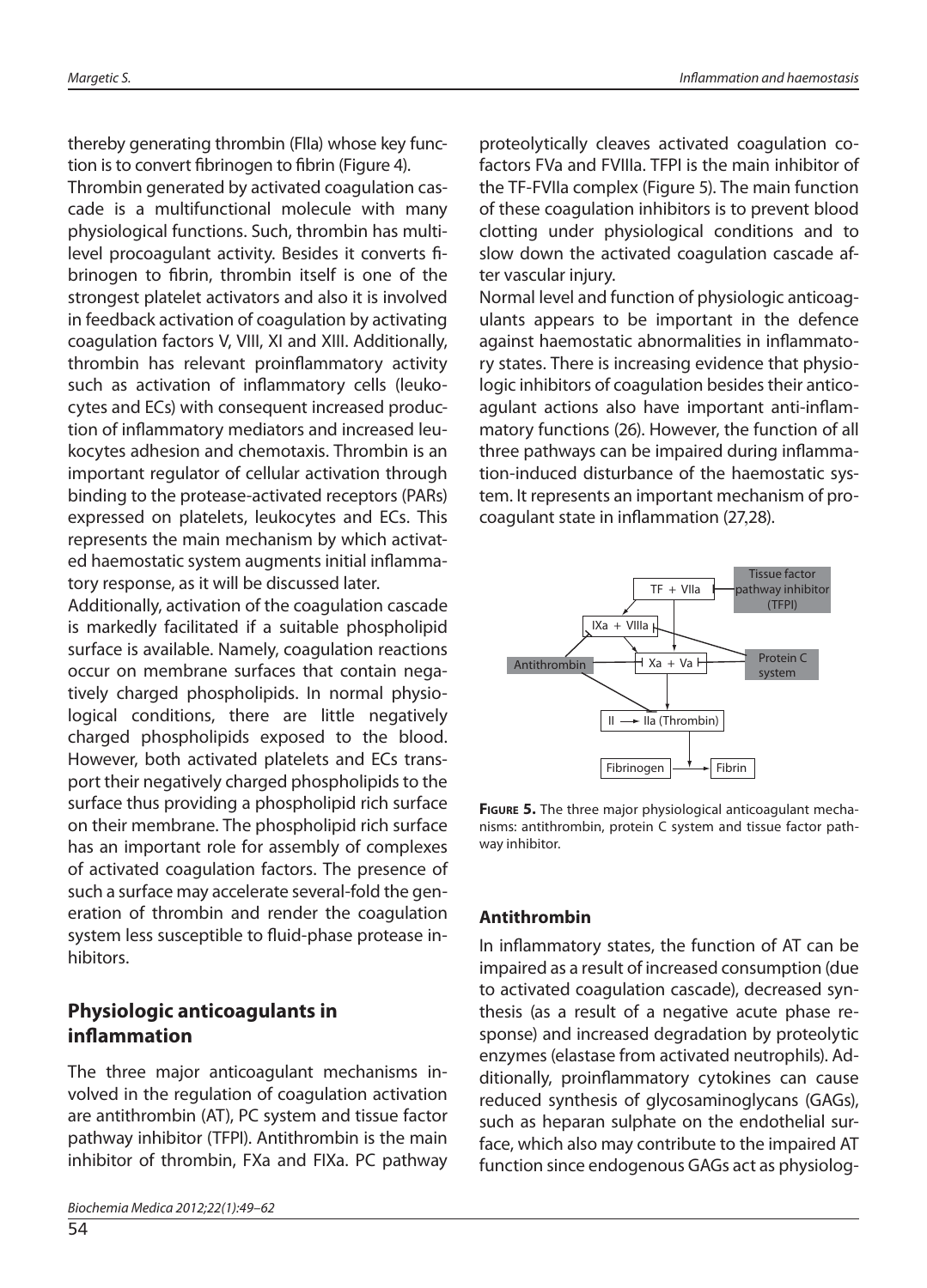ic heparin-like cofactors thus promoting anticoagulant activity of AT (29).

Some of the anti-inflammatory properties of AT are mediated by its anticoagulant actions in the coagulation cascade. By binding thrombin, AT contributes to reduced activation of proinflammatory cells (leukocytes, ECs and platelets). Further, increasing evidences suggest that AT possesses antiinflammatory action independent of its anticoagulant activity. Such, AT directly interacts with leukocytes by binding to their receptors thus blocking the interaction of leukocytes with ECs, i.e. leukocyte migration and adhesion to ECs (30). Additionally, AT induces release of PGI2 from ECs. PGI2 acts as an inhibitor of platelet aggregation and blocks neutrophil adhering to blood vessels thus contributing to decreased production of proinflammatory cytokines and chemokines in neutrophils and ECs (31).

#### **Protein C system**

Among the three key natural anticoagulant mechanisms, the PC system appears to be the most important in regulating inflammatory response and at the same time the most negatively influenced by inflammatory states. Under physiological conditions, PC is activated by thrombin bound to endothelial cell membrane associated protein thrombomodulin (TM). Activated protein C (APC) with its cofactor protein S (PS) inactivates FVa and FVIIIa. There is increasing evidence that PC system also has important functions in modulating inflammatory response (32,33), by its anti-inflammatory and profibrinolytic activities (34,35). Anti-inflammatory actions of APC include inhibition of cytokine (TNF- $\alpha$ , IL-1, IL-6) production by monocytes/macrophages (36), inhibition of chemotaxis and adhesion of leukocytes to endothelium and suppression of NF-κB transcription (34). It is considered that anti-inflammatory effects of APC are mediated by the endothelial protein C receptor (EPCR) (37). Binding of APC to EPCR influences gene expression profiles of cells by blocking NF-κB nuclear translocation. This results with limited production of proinflammatory cytokines and expression of cell surface adhesion molecules in ECs (38). Further, APC has profibrinolytic action mediated by neutralization of PAI-1 activity. In addition to these anti-inflammatory actions of APC, particular components of the PC system can also contribute to attenuated inflammatory response. Besides an essential role of TM in PC system activation, it also suppresses inflammation by direct and indirect mechanisms (39). Thrombomodulin-mediated binding of thrombin attenuates proinflammatory effects of thrombin, such as platelet activation, chemotaction of monocytes and neutrophils, upregulation of leukocyte adhesion molecules and activation of inflammatory cells by binding to PARs (40). Also, by binding to thrombin, TM blocks its procoagulant action *i.e.*, ability to clot fibrinogen. Additionally, the thrombin-TM complex activates thrombin-activatable fibrinolysis inhibitor (TAFI), an important inhibitor of fibrinolysis but also a molecule responsible for inactivation of complement component C5a, an anaphylatoxin created during complement activation (41). Considering that TM is abundantly present in the microcirculation, TAFI-mediated inactivation of C5a would be expected to protect against complement-mediated injury of the microvasculature (2).

As in case of AT, function of the PC system may be impaired because of decreased synthesis or increased consumption and degradation in inflammatory states. Furthermore, downregulation of TM and EPCR at the endothelial surface caused by proinflammatory cytokines (TNF- $\alpha$ , IL-1 $\beta$ ) and neutrophil elastase from activated neutrophils may further negatively affect function of the PC system (42). In addition, increased plasma levels of C4bbinding protein (C4B-BP) as an acute phase reactant can result in a relative PS deficiency due to decreased levels of free PS, which further can contribute to a procoagulant state (6).

Impairment of the PC system appears to play an important role in the pathogenesis of sepsis and associated organ dysfunction (43,44), as it will be discussed later in the text.

#### **Tissue factor pathway inhibitor (TFPI)**

The third physiological anticoagulant mechanism is TFPI (45), a serine protease inhibitor attached to the endothelium via GAGs and secreted by ECs. As in case of AT, proinflammatory cytokines can cause reduced synthesis of GAGs on the endothelial surface, which may affect the function of TFPI. However, relatively little is known about the impact of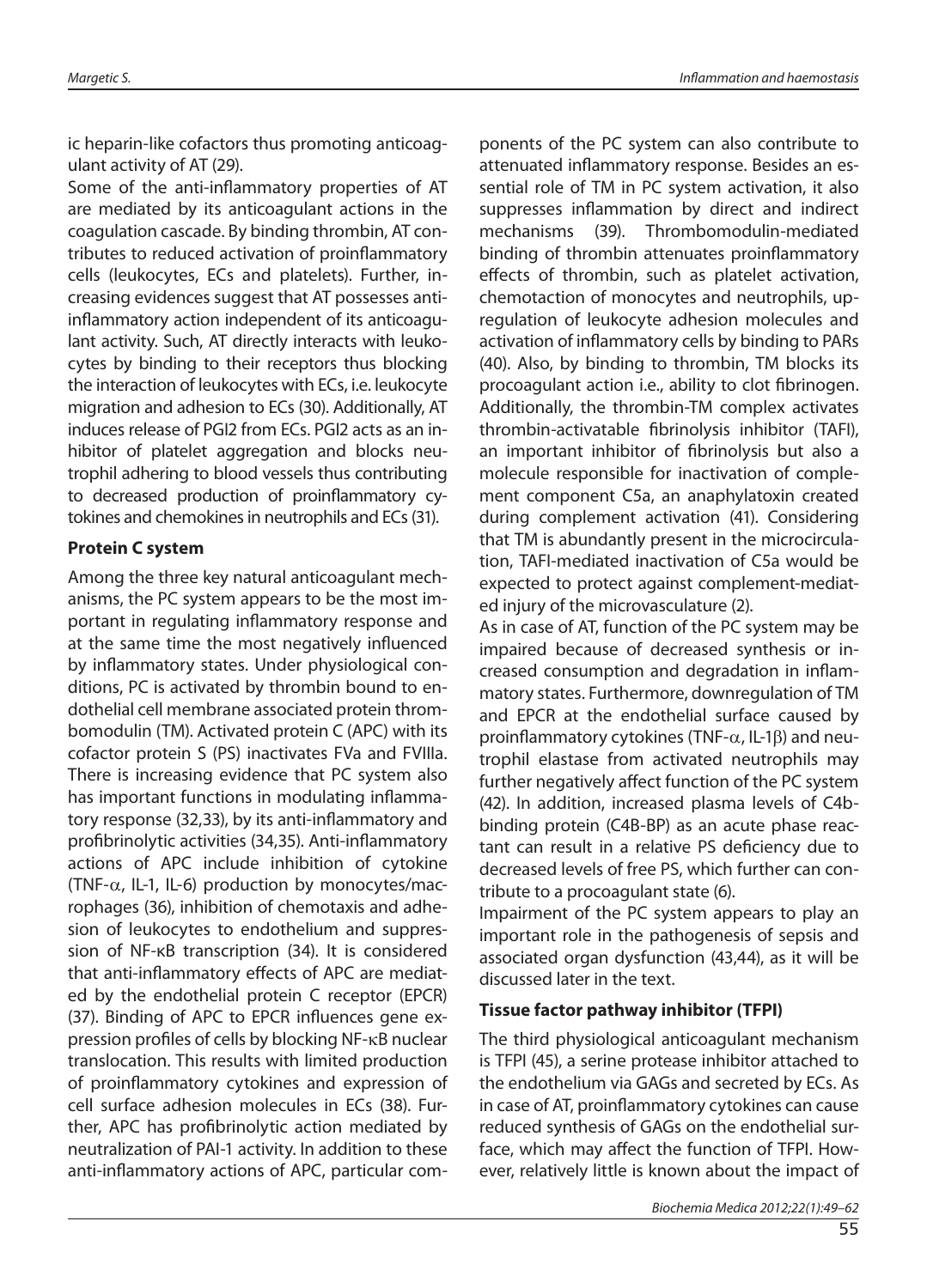inflammation on TFPI function. Its role in the regulation of inflammation-induced activation of haemostasis is not completely clear mostly because the majority of TFPI is associated with the vessel endothelium and direct assays of endogenous TFPI activity in vivo are not routinely available. Because of that it makes very difficult to assess whether this anticoagulant pathway is modulated by inflammation (46). Clinical experiments showed that administration of recombinant TFPI blocked inflammation-induced thrombin generation in humans (47,48). These results suggest that high concentrations of TFPI are capable of modulating TFmediated activation of coagulation. However, the endogenous concentration of TFPI is considered not to be capable of regulating coagulation activation during inflammation.

### **Fibrinolytic system**

Haemostasis is further controlled by the fibrinolytic system, in which the key enzyme, plasmin degrades fibrin clot. Plasmin is generated from plasminogen by activators such as tPA and urokinase plasminogen activator (uPA). The main inhibitor of these plasminogen activators is PAI-1. Binding to plasminogen activators, PAI-1 causes their inactivation thus suppressing the fibrinolytic activity. Inhibition of the fibrinolytic system is another important component in the haemostatic disorder during inflammatory states. The initial acute fibrinolytic response in inflammatory states is a transient increase in fibrinolytic activation mediated by the immediate release of tPA from vascular ECs. However, this increased plasminogen activation is followed by delayed but sustained increase in the main fibrinolytic inhibitor PAI-1. It results with significant suppression of fibrinolytic activity and subsequent inadequate fibrin removal. The main regulators of PAI-1 activity are proinflammatory cytokines TNF-α and IL-1β (49), which induce the production of PAI-1 in vascular ECs (Figure 6). Further, platelet alpha granules also contain large amounts of PAI-1 and release it upon their activation. This may further increase the levels of PAI-1 and contribute to the fibrinolytic suppression in inflammatory states. Additionally, dysfunction of ECs induced by inflammation may also result with

Biochemia Medica 2012;22(1):49–62

delayed but sustained decreased production of tPA (Figure 6).

Individual fibrinolytic components may also modulate the inflammatory response by their effect on inflammatory cell recruitment and migration. In particular, uPA and its receptor urokinase plasminogen activator receptor (uPAR) are involved in these processes. Such, uPAR expressed on leukocytes mediates leukocyte adhesion to the vascular wall thus affecting cell migration (7,50).



**FIGURE 6.** Mechanisms of suppressed fibrinolytic activity induced by inflammation. uPA - urokinase plasminogen activator; tPA – tissue plasminogen activator; PAI-1 – plasminogen activator inhibitor-1; FDP – fibrin degradation products.

### **Mechanisms by which activated haemostatic system infl uences infl ammatory response**

The communication between inflammation and haemostasis is a bidirectional process, so activated haemostatic system also considerably modulates inflammatory activity. Individual components of the activated haemostatic system, such as activated coagulation factors thrombin, FXa and TF-FVIIa complex can directly stimulate cells involved in inflammatory response (platelets, leukocytes and ECs) with consequent increased production of proinflammatory mediators by these cells. The key mechanism by which activated coagulation factors augment inflammatory response is by their binding to PARs. The PAR family of receptors consists of four members, PAR-1 to PAR-4, which are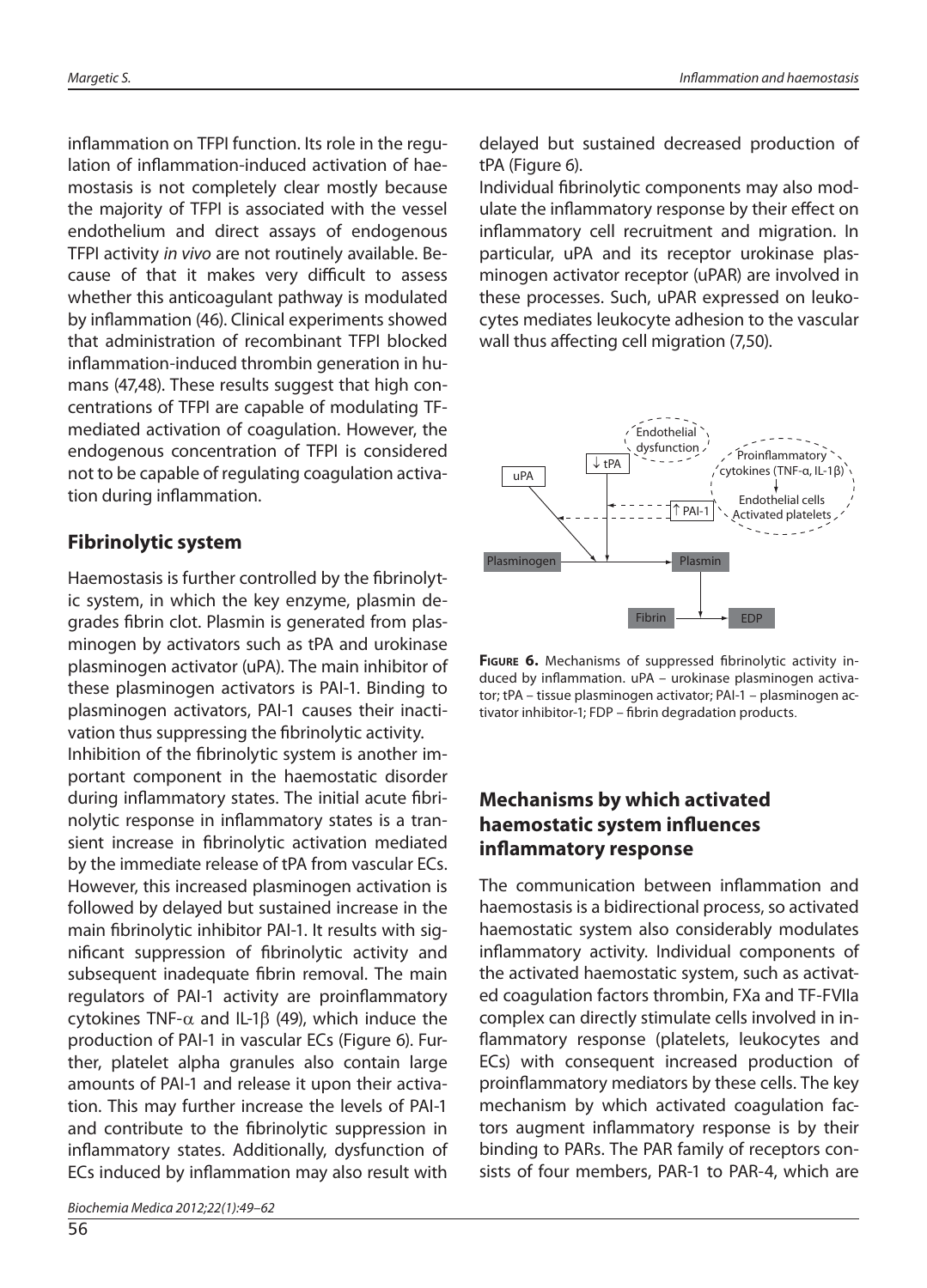localized on different cell types such as ECs, leukocytes, platelets, fibroblasts and smooth muscle cells. (24,51). These receptors serve as their own ligand, so that proteolytic cleavage of PAR by an activated coagulation factor activates the same receptor. Coagulation proteases activate PARs in a common way. The receptor is proteolitically cleaved at a specific site within its intracellular Nterminus. It leads to exposure a new terminus that serves as a ligand for the same receptor and results with a transmembrane signal transduction and consequent increased inflammatory response (7). PAR-1, 3 and 4 are thrombin receptors, while PAR-2 receptor can be activated by the TF-FVIIa complex or FXa. Binding of an activated coagulation factor to the individual PAR receptor results in upregulation of inflammatory responses by inducing the production of proinflammatory mediators, such as cytokines, chemokines, growth factors and cell adhesion molecules. Such, PARs seem to play an important role in linking inflammation and haemostasis (52).

Activated platelets also play an important role in enhanced inflammatory response, in particular in chronic inflammatory states such as atherosclerosis, as it will be discussed in the next section.

Further, fibrinogen as well as fibrin generated by activated coagulation cascade also mediates cellular activation in inflammation. Such, fibrinogen and fibrin are capable of recruiting and activating leukocytes by binding to the specific receptors, such as toll-like receptors (TLR) expressed at the surface of inflammatory cells (53,54). Both fibrinogen and fibrin stimulate the expression of proinflammatory cytokines (TNF-α, IL-1β) on monocytes and chemokines (IL-8, MCP-1) on ECs and fibroblasts (55).

### **Specific features of haemostatic disorder induced by inflammation in acute arterial thrombosis and systemic infl ammatory response to infection (sepsis)**

Atherosclerosis and consequent acute arterial thrombosis and sepsis represent the examples of the two clinical conditions in which close relationship between inflammation and haemostasis considerably contributes to disease severity. Because, in the next section of this article the most important features in the bidirectional relationship between inflammation and haemostasis in these two pathophysiological states will be discussed.

#### **Relationship between inflammation and haemostasis in acute arterial thrombosis**

Atherosclerosis is a chronic inflammatory process (56) in which thrombus formation on a ruptured atherosclerotic plaque is the pathological basis of an acute arterial thrombotic event such as myocardial infarction (10,57). Inflammation plays an important role in atherosclerotic process, including fatty streak formation, plaque destabilization and subsequent thrombosis (58,59). However, the mechanisms of arterial thrombosis involve not only inflammation, but rather a combination of inflammatory and prothrombotic factors that considerably affect each other (5,60). Such, platelets have an important role in the pathogenesis of arterial thrombosis including atherosclerotic plaque formation as well as its progression to acute thrombotic event (16,60). It has been shown that platelets rapidly adhere to the injured endothelium (61). In an atherosclerotic process, erosion of the vessel intimae exposes subendothelial collagen to the blood, which causes platelet adhesion, activation and subsequent aggregation (62). Once recruited to the atherosclerotic lesion, platelets become activated and express proinflammatory molecules that can additionally promote chemoattraction of leukocytes (PAF, macrophage inflammatory protein-1 (MIP-1)), stimulation of smooth muscle cells, fi broblast proliferation (PDGF, serotonin, TGF-β) and collagen synthesis. Additionally, activated platelets release proinflammatory cytokines (CD40 ligand, IL-1β) and chemokines (platelet factor-4 (PF-4), RANTES) which support monocyte recruitment to atherosclerotic plaques. Platelet adhesion to the subendothelial surface supports leukocyte rolling and extravasation through interaction of platelet P-selectin with PSGL-1 receptor expressed on leukocytes. Also, as it has already been told, activated platelets contain procoagulant molecules that directly contribute to activation of the haemostatic system.

Further, expression of the procoagulant material, in particular TF, by inflammatory cells in the unstable or ruptured plaque acts as one of the main ac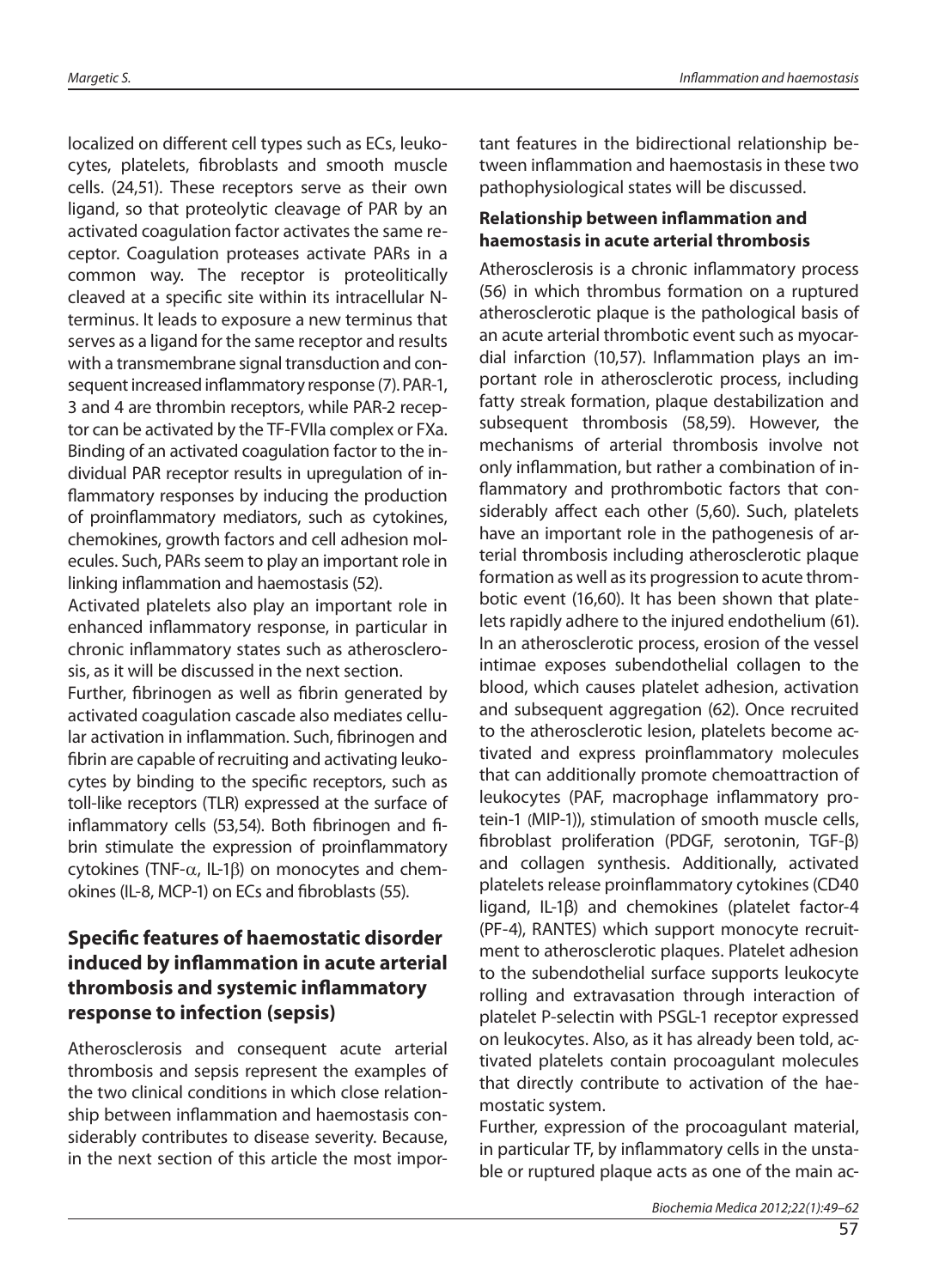tivators of the coagulation cascade (63). Induced expression of TF on ECs, monocytes and smooth muscle cells in atherosclerotic plaques is mostly mediated by sustained increased levels of proinflammatory cytokines TNF- $\alpha$  and IL-1 $\beta$  (64). Since these cells respond to inflammatory signals within the plaque, its rupture promotes increased cell expression of TF (60,63). It has been shown that mononuclear cells in atherosclerotic plaque express much more TF than native mononuclear cells in the circulation due to sustained exposure to proinflammatory mediators in the plaque, such as cytokines (IL-1, IL-6, TNF- $\alpha$ ) and chemokines (PDGF, MCP-1). It is apparent that circulating monocytes represent one of the principal players in the crosstalk between inflammation and activated coagulation system in an atherosclerotic process.

At the same time with an activation of the coagulation system in a progressive atherosclerotic process, there is also a reduced function of anticoagulant PC system mostly due to downregulated TM and EPCR expression in ECs overlying a plaque in coronary arteries (42). Downregulation of these two important components of the PC system is mostly mediated by sustained increased levels of proinflammatory cytokines TNF-α and IL-1β. It may result with decreased PC activation and potentially lead to more extensive thrombin generation at the site of the atherosclerotic lesion. It appears that patients with heterozygous mutation in the TM gene have a higher risk of myocardial infarction (65). As it has already been told, besides of its anticoagulant activity, TM also has anti-inflammatory actions.

Additionally, sustained increased levels of proinflammatory cytokines TNF- $\alpha$  and IL-1 $\beta$  can cause increased production of PAI-1 in ECs within the plaque. It contributes to suppressed fibrinolytic activity in atherosclerotic process.

#### **Relationship between inflammation and haemostasis in sepsis**

Another example of close interaction between immune and haemostatic system is obvious in sepsis. Sepsis is a clinical syndrome characterized by an excessive systemic host response to infection resulting with an uncontrolled activation of inflammatory response. Since the immune and haemostatic systems are tightly linked, an excessive in-

58

flammatory response can also lead to systemic activation of the haemostatic system. In fact, local activation of the coagulation in septic patients is an integral component of the host defence as an attempt to eradicate the invading microorganism. However, an exaggerated response to infection can lead to a situation in which systemic activation of the haemostatic system itself contributes to disease severity, causing a syndrome known as disseminated intravascular coagulation (DIC) (24,66). Patients with severe form of DIC may clinically present with manifest thromboembolic disease or clinically less apparent microvascular fibrin deposition that contribute to the multiple organ dysfunction (67,68). With the progression of sepsis, coagulopathy becomes increasingly more severe. Progression of the haemostatic disorder in sepsis results in the widespread formation of fibrin clots, microvascular occlusion and reduced oxygen delivery to cells and tissues with subsequent organ dysfunction (67). DIC has been shown to be an important independent predictor of organ failure and mortality in septic patients (69,70).

The majority of septic patients have coagulation abnormalities (71) ranging from subtle not clinically manifested activation of coagulation to severe coagulation disorders such as fulminant form of DIC, characterized by simultaneous microvascular thrombosis and profuse bleeding from various sites thus being a driving force in acute organ dysfunction and death (68,69,71).

The main mechanisms responsible for this severe haemostatic disorder in septic patients are mediated by excessive and uncontrolled actions of inflammatory mediators, in particular, proinflammatory cytokines. These inflammatory mediators activate coagulation system by TF-mediated pathway and at the same time significantly downregulate physiologic anticoagulant pathways (72). Thus the procoagulant activity of the haemostatic system exceeds the capacity of the physiologic anticoagulants to control the activation of coagulation. Conversely, poorly regulated activity of the haemostatic system in turn amplifies the inflammatory process causing additional organ injury. Additionally, infectious agent itself can cause endothelial damage, which also contributes to the prothrombotic state in severe infection. The mod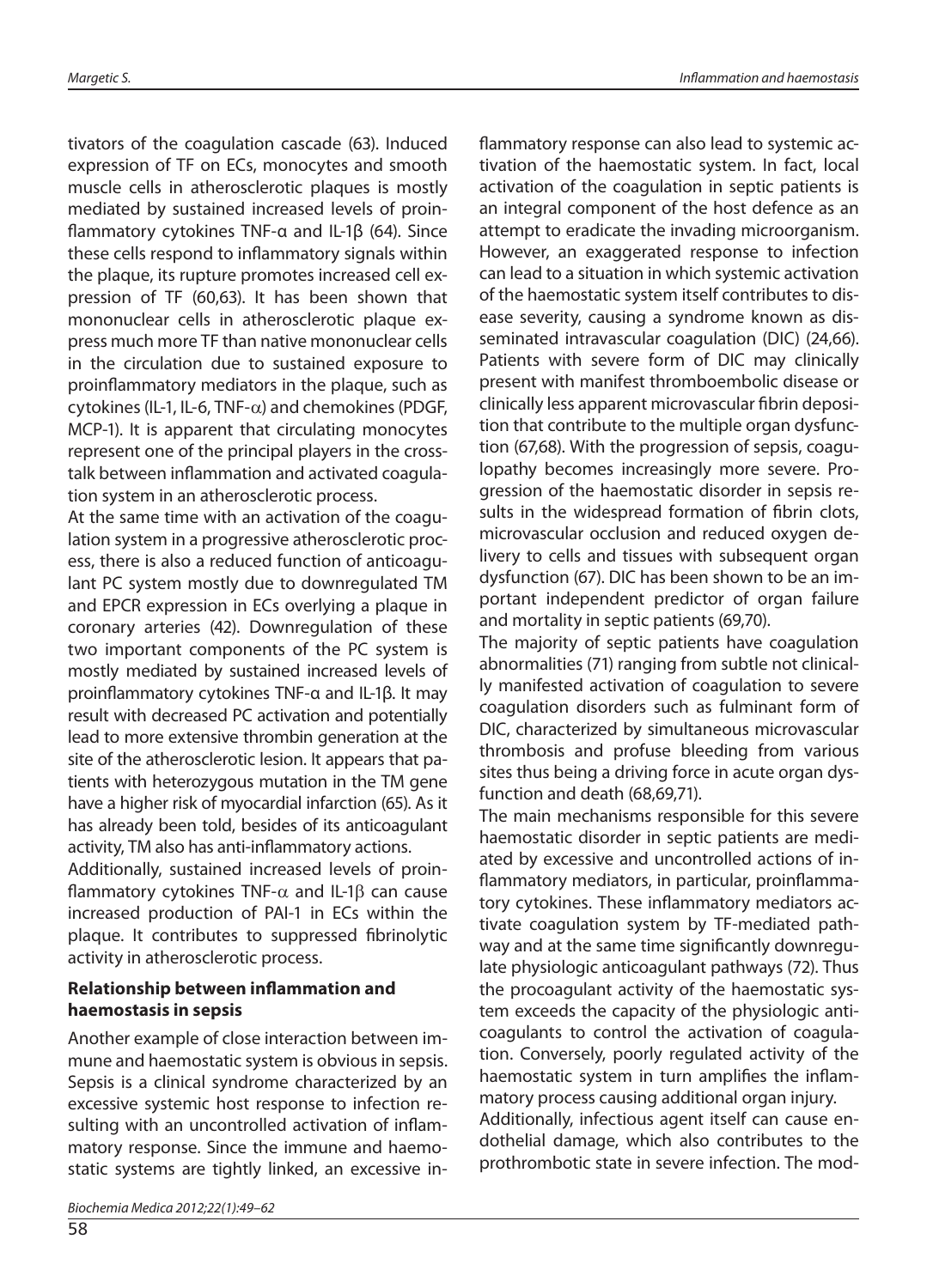el of endotoxin-induced activation of the haemostatic system is the best studied model of the complex interactions between inflammation and haemostasis. Endotoxin is the lipopolysaccharide compound from gram negative bacteria responsible for the severe infection such as sepsis. In blood, endotoxin directly binds to CD14 receptor on monocytes and binds to ECs after complexing with lipopolysaccharide binding protein (LBP) and toll-like receptor 4 (TLR-4). Through these interactions, endotoxin induces a number of signalling pathways leading to the activation of NF-κB with consequent transcription of genes coding a number of proinflammatory mediators (73). Endotoxin also has direct positive effect on markedly increased TF expression on inflammatory cells such as leukocytes and ECs.

Further, the fibrinolytic system is directly influenced by the septic process. In most patients with sepsis, fibrinolytic activity is suppressed, while the coagulation activation still proceeds. As in other inflammatory states, the main cause of decreased fibrinolytic activity in septic patients is increased activity of PAI-1 due to sustained actions of proinflammatory cytokines.

One of the important mechanisms of disturbed regulation of the haemostatic system in septic patients is significantly reduced function of the PC system. Clinically, there is a correlation between the degree of PC reduction and mortality of septic patients (40,74). It has been shown that in patients with severe sepsis, the PC system is malfunctioning at all levels, including decreased synthesis, increased consumption and degradation and downregulation of TM and EPCR at the endothelial surface. Understanding the basic mechanisms of activation of the haemostatic system and its derangements in sepsis is crucial for the development of potential new therapeutic strategies (75). The key treatment of patients with sepsis is to treat the underlying infection with appropriate antibiotics and additional supportive treatment aimed at circulatory and respiratory support. However, abnormalities of the haemostatic system may proceed even with proper treatment. In these cases, supportive measures to manage haemostatic disorder may be considered. Since inflammation and haemostatic system are processes that function in a positive

feedback loop, it is reasonable to believe that both are an appropriate target for intervention to reduce mortality in these patients. Improved understanding of the molecular mechanisms in the bidirectional interaction between inflammation and haemostasis has led to the development of new therapeutic approach for the treatment of severe sepsis. Among these agents, recombinant human activated protein C (rHuAPC) has shown the most promising results by significant reducing mortality in patients with severe sepsis (34,76). It is considered that these beneficial effects of rHuAPC can be attributed to anti-inflammatory properties in addition to its anticoagulant activity. However, although therapeutic administration of rHuAPC has been advocated in guidelines for the treatment of the severe sepsis as an additional treatment strategy (77), there is currently debate on rHuAPC efficacy since recent findings have cast some doubt on its usefulness (78-80).

#### **Conclusion and perspectives**

Improved understanding of the molecular mechanisms that play a role in the bidirectional relationship between inflammation and haemostasis could help in the clinical management of patients by identifying of new potential therapeutic targets that can modify excessive and inappropriate activation or deregulation of both systems. On the basis of experimental and clinical studies, it is likely that simultaneous modulation of both inflammatory and haemostatic activities, rather than specific therapy aimed at only one component could be more successful in the treatment of clinical states and diseases in which close link between inflammation and haemostasis considerably contribute to the pathogenesis or progression of disease. However, despite the impressive progress in understanding the molecular mechanisms linking inflammation and haemostasis during recent years, many questions remain open. Therefore, further study of the complex molecular mechanisms linking immune and haemostatic systems deserves attention of both medical experts and scientists.

#### **Potential conflict of interest**

None declared.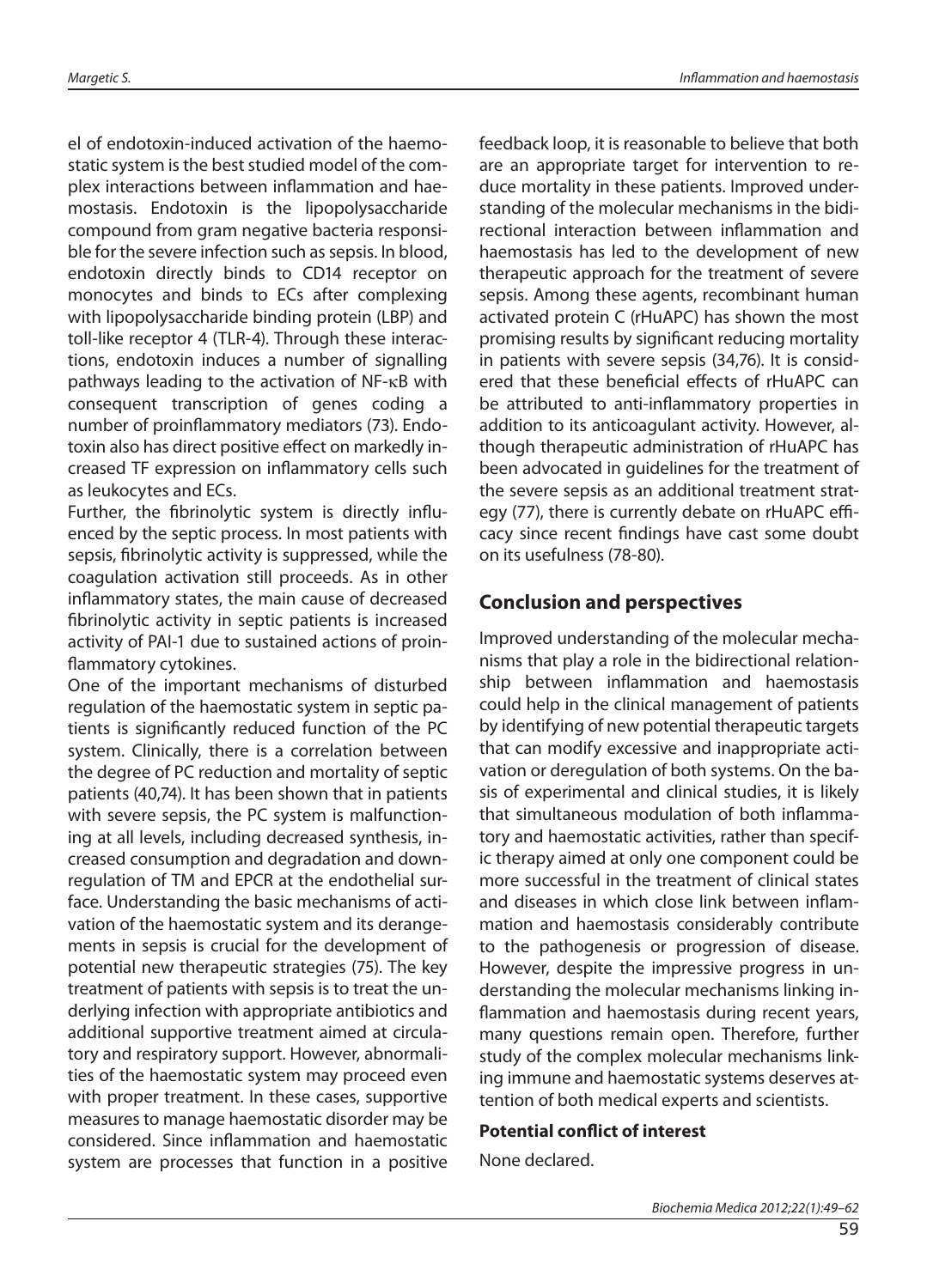#### **References**

- 1. Verhamme P, Hovlaerts MF, Haemostasis and inflammation: two of a kind? Thromb J 2009;7:15.
- 2. Levi M, van der Poll T, Büller HR. Bidirectional relation between inflammation and coagulation. Circulation 2004;109:2698-704.
- 3. Bonar R, Favaloro EJ, Adcock DM. Quality in coagulation and haemostasis testing. Biochem Med 2010;20:184-99.
- 4. Arnout J, Hoylaerts MF, Lijnen HR. Haemostasis. Handb Exp Pharmacol 2006;1-41.
- 5. Shebuski RJ, Kilgore KS. Role of inflammatory mediators in thrombogenesis. J Pharmacol Exp Ther 2002;300:729-35.
- 6. Levi M, van der Poll T. Inflammation and coagulation. Crit Care Med 2010;38:S26-S34.
- 7. Levi M, van der Poll T. Two-way interactions between inflammation and coagulation. Trends Cardiovasc Med 2005;15:254-9.
- 8. Levi M, ten Cate H, van der Poll T. Endothelium: interface between coagulation and inflammation. Crit Care Med 2002;30(Suppl):S220-4.
- 9. Ten Cate JW, van der Poll T, Levi M, ten Cate H, van Deventer SJ. Cytokines: triggers of clinical thrombotic disease. Thromb Haemost 1997;78:415-9.
- 10. Wagner DD, Burger PC. Platelets in inflammation and thrombosis. Arterioscler Thromb Vasc Biol 2003;23:2131-7.
- 11. Löwenberg EC, Meijers JCM, Levi M. Platelet-vessel wall interaction in health and disease. Neth J Med 2010;68:242- 51.
- 12. Zimmerman GA, McIntyre TM, Prescott SM, Stafforini DM. The platelet-activating factor signalling system and its regulators in syndromes of inflammation and thrombosis. Crit Care Med 2002;30(Suppl):S294-S301.
- 13. Gawaz M, Langer H, May AE. Platelets in inflammation and atherogenesis. J Clin Invest 2005;115:3378-84.
- 14. Berekmans RJ, Nicuwland R, Boing AN, Romijn FPHT, Hack CE, Sturk A. Cell-derived microparticles circulate in healthy humans and support low grade thrombin generation. Thromb Haemost 2001;85:639-46.
- 15. Mallat Z, Benamer H, Hugel B, Benessiano J, Steg PC, Freyssinet JM, et al. Elevated levels of shed membrane microparticles with procoagulant potential in the peripheral circulating blood of patients with acute coronary syndromes. Circulation 2000;101:841-3.
- 16. Gawaz M, Brand K, Dickfeld T, Pogatsa-Murray G, Page S, Bogner C, et al. Platelets induce alterations of chemotactic and adhesive properties of endothelial cells mediated through an interleukin-1 dependent mechanism. Implications for atherogenesis. Atherosclerosis 2000;148:75-85.
- 17. Zarbock A, Polanowska-Grabowska RK, Ley K. Platelet-neutrophil interactions: linking haemostasis and inflammation. Blood Rev 2007;21:99-111.
- 18. Polgar J, Matuskova J, Wagner DD. The P-selectin, tissue factor, coagulation triad. J Thromb Haemost 2005;3:1590-6.
- 19. Wagner DD. New links between inflammation and thrombosis. Arterioscler Thromb Vasc Biol 2005;25:1321-4.
- 20. Ley K. The role of selectins in inflammation and disease. Trends Mol Med 2003;9:263-8.

21. Levi M, van der Poll T, ten Cate H, van Deventer SJ. The cytokine-mediated imbalance between coagulant and anticoagulant mechanisms in sepsis and endotoxemia. Eur J Clin Invest 1997;27:3-9.

- 22. Osterud B, Bjroklid E. The tissue factor pathway in disseminated intravascular coagulation. Semin Thromb Hemost 2001;27:605-17.
- 23. Cimmino G, D΄Amico C, Vaccaro V, D΄Anna M, Golino P. The missing link between atherosclerosis, inflammation and thrombosis: is it tissue factor? Expert Rev Cardiovasc Ther 2011;9:517-23.
- 24. Schouten M, Wiersinga WJ, Levi M, van der Poll T. Inflammation, endothelium and coagulation in sepsis. J Leukoc Biol 2008;83:536-45.
- 25. Camerer E, Kolsto AB, Prydz H. Cell biology of tissue factor, the principal initiator of blood coagulation. Thromb Res 1996;81:1-41.
- 26. Esmon CT. Inflammation and thrombosis. J Thromb Haemost 2003;1:1343-8.
- 27. Esmon CT. The impact of the inflammatory response on coagulation. Thromb Res 2004;114:321-7.
- 28. Taylor Jr FB. Response of anticoagulant pathways in disseminated intravascular coagulation. Semin Thromb Hemost 2001;27:619-31.
- 29. Bourin MC, Lindahl U. Glycosaminoglycans and the regulation of blood coagulation. Biochem J 1993;289:313-30.
- 30. Ostrovsky L, Woodman RC, Payne D, Tcoh D, Kubes P. Antithrombin III prevents and rapidly reverses leukocyte recruitment in ischemia/reperfusion. Circulation 1997;96:2302-10.
- 31. Mizutani A, Okajima K, Uchiba M, Isobe H, Harada N, Mizutani S, et al. Antithrombin reduces ischemia/reperfusioninduced renal injury in rats by inhibiting leukocyte activation through promotion of prostacyclin production. Blood 2003;101:3029-36.
- 32. Esmon CT. New mechanisms for vascular control of inflammation mediated by natural anticoagulant proteins. J Exp Med 2002;196:561-4.
- 33. Weiler H. Regulation of inflammation by the protein C system. Crit Care Med 2010;38:S18-S25.
- 34. Bernard GR, Vincent JL, Laterre PF, LaRosa SP, Dhainaut JF, Lopez-Rodriguez A, et al. Recombinant human protein C worldwide evaluation in severe sepsis (PROWESS) study group. Efficacy and safety of recombinant human activated protein C for severe sepsis. N Engl J Med 2001;344:699-709.
- 35. Dettenmeier P, Swindell B, Stroud M, Arkins N, Howard A. Role of activated protein C in the pathophysiology of severe sepsis. Am J Crit Care 2003;12:518-24.
- 36. Okajima K. Regulation of inflammatory responses by natural anticoagulants. Immunol Rev 2001;184:258-74.
- 37. Esmon CT. The endothelial cell protein C receptor. Thromb Haemost 2000;83:639-43.
- 38. Joyce DE, Gelbert L, Ciaccia A, DeHoff B, Grinnell BW. Gene expression profile of antithrombotic protein C defines new mechanisms modulating inflammation and apoptosis. J Biol Chem 2001;276:11199-203.
- 39. Van de Wouwer M, Conway EM. Novel functions of thrombomodulin in inflammation. Crit Care Med 2004;32:S254-61.

Biochemia Medica 2012;22(1):49–62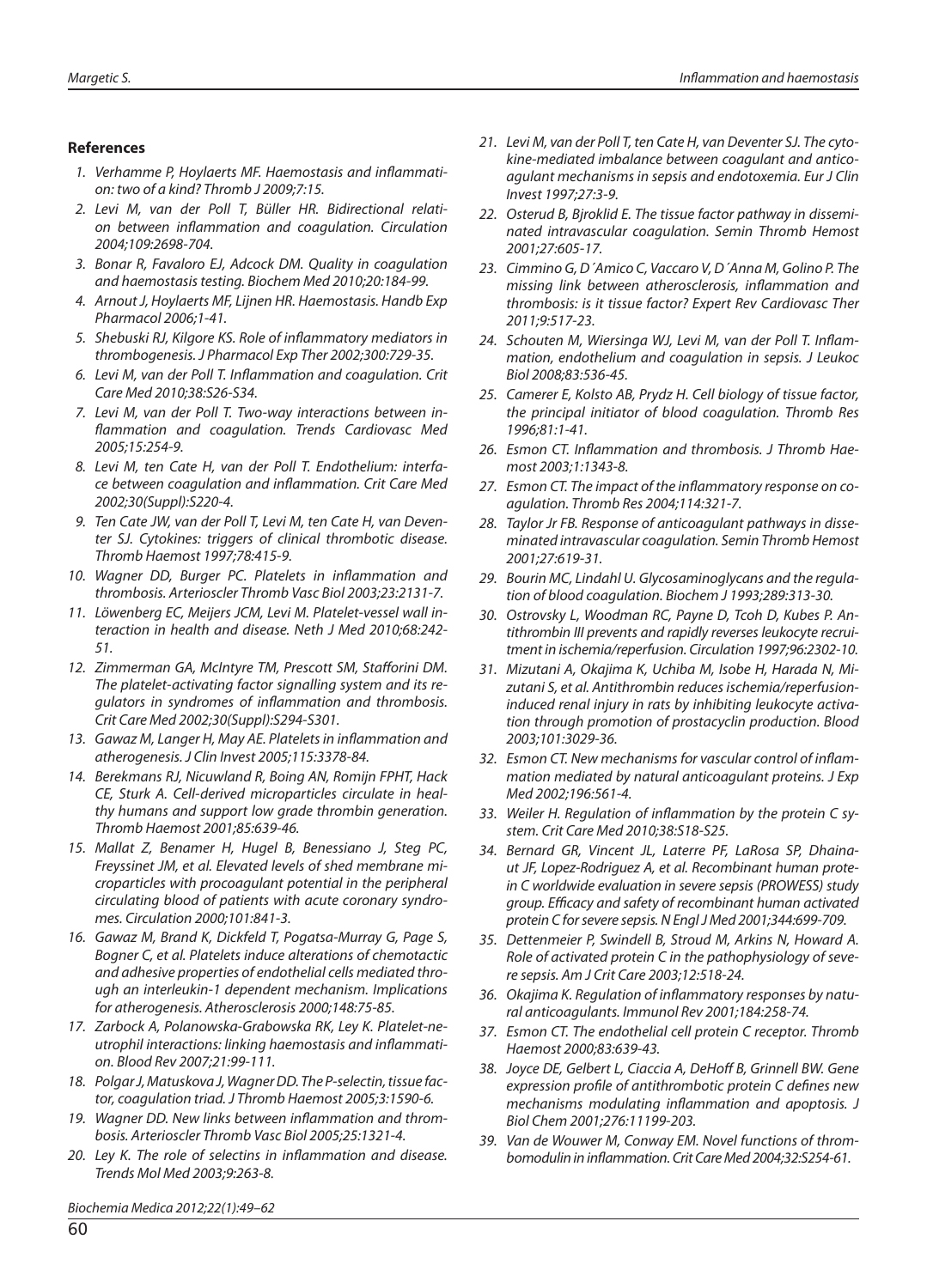- 40. Esmon CT. Coagulation inhibitors in inflammation. Biochem Soc Trans 2005;33:401-5.
- 41. Campbell WD, Lazoura E, Okada N, Okada H. Inactivation of C3a and C5a octapeptides by carboxypeptidase R and carboxypeptidase N. Microbiol Immunol 2002;46:131-4.
- 42. Laszik ZG, Zhou XJ, Ferrell GL, Silva FG, Esmon CT. Down-regulation of endothelial expression of endothelial cell protein C receptor and thrombomodulin in coronary atherosclerosis. Am J Pathol 2001;159:797-802.
- 43. Mosnier LO, Zlokovic BV, Griffin JH. The cytoprotective protein C pathway. Blood 2007;109:3161-72.
- 44. Toltl LJ, Swystun LL, Pepler L, Liaw PC. Protective effects of activated protein C in sepsis. Thromb Haemost 2008;100:582-92.
- 45. Broze Jr GJ. Tissue factor pathway inhibitor and the revised theory of coagulation. Annu Rev Med 1995;46:103-12.
- 46. Esmon CT. Crosstalk between inflammation and thrombosis. Maturitas 2004;47:305-14.
- 47. Creasey AA, Chang AC, Feigen L, Wün TC, Taylor FB Jr, Hinshaw LB. Tissue factor pathway inhibitor reduces mortality from Escherichia coli septic shock. J Clin Invest 1993;91:2850-6.
- 48. De Jonge E, Dekkers PE, Creasey AA, Hack CE, Paulson SK, Karim A, et al. Tissue factor pathway inhbitor (TFPI) dosedependently inhibits coagulation activation without influencing the fibrinolysis and cytokine response during human endotoxemia. Blood 2000;95;1124-9.
- 49. Van der Poll T, de Jonge E, Levi M. Regulatory role of cytokines in disseminated intravascular coagulation. Semin Thromb Haemost 2001;27:639-51.
- 50. Rhee JS, Santoso S, Herrmann M, Bierhaus A, Kanse SM, May AE, et al. New aspects of integrin-mediated leukocyte adhesion in inflammation: regulation by haemostatic factors and bacterial products. Curr Mol Med 2003;3:387-92.
- 51. Coughlin SR. Thrombin signalling and protease-activated receptors. Nature 2000;407:258-64.
- 52. Ossovskaya VS, Bunnett NW. Protease-activated receptors: contribution to physiology and disease. Physiol Rev 2004;84:579-621.
- 53. Akira S, Sato S. Toll-like receptors and their signalling mechanisms. Scand J Infect Dis 2003;35:555-62.
- 54. Smiley ST, King JA, Hancock WW. Fibrinogen stimulates macrophage chemokine secretion through toll-like receptor 4. J Immunol 2001;167:2887-94.
- 55. Szaba FM, Smiley ST. Roles for thrombin and fibrin(ogen) in cytokine/chemokine production and macrophage adhesion in vivo. Blood 2002;99:1053-9.
- 56. Lusis AJ. Atherosclerosis. Nature 2000;407:233-41.
- 57. Libby P, Aikawa M. Stabilization of atherosclerotic plaque: new mechanisms and clinical targets. Nat Med 2002;8:1257-62.
- 58. Van Leuven SI, Franssen R, Kastelein JJ, Levi M, Stroes ESG, Tak PP. Systemic inflammation as a risk factor for atherothrombosis. Rheumatology 2008;47:3-7.
- 59. Bergmann K, Sypniewska G. Is there an association of allergy and cardiovascular disease? Biochem Med 2011;21:210-8.
- 60. Borissoff JI, Spronk H, ten Cate H. The haemostatic system as a modulator of atherosclerosis. N Engl J Med 2011;364:1746-60.
- 61. Massberg S, Brand K, Gruner S, Page S, Muller E, Muller I, et al. A critical role of platelet adhesion in the initiation of atherosclerotic lesion formation. J Exp Med 2002;196:887-96.
- 62. Ruggeri ZM. Platelets in atherothrombosis. Nat Med 2002;8:1227-34.
- 63. Moons AHM, Levi M, Peters RJG. Tissue factor and coronary artery disease. Cardiovasc Res 2002;53:313-25.
- 64. Young JL, Libby P, Schönbeck W. Cytokines in the pathogenesis of atherosclerosis. Thromb Haemost 2002;88:554-67.
- 65. Ireland H, Kunz G, Kyriakoulis K, Stubbs PJ, Lane DA. Thrombomodulin gene mutations associated with myocardial infarction. Circulation 1997;96:15-8.
- 66. Aird WC. Vascular bed-specific haemostasis: role of endothelium in sepsis pathogenesis. Crit Care Med 2001;29:S28- S34.
- 67. Gando S. Microvascular thrombosis and multiple organ dysfunction syndrome. Crit Care Med 2010;38(Suppl):S35-42.
- 68. Levi M, Keller TT, van Gorp E, ten Cate H. Infection and inflammation and the coagulation system. Cardiovasc Res 2003;60:26-39.
- 69. Levi M, ten Cate H. Disseminated intravascular coagulation. N Engl J Med 1999;341:586-92.
- 70. Dhainaut JF, Yan SB, Joyce DE Pettilä V, Basson B, Brandt JT, Sundin DP, et al. Treatment effect of drotrecogin alfa (activated) in patients with severe sepsis with or without overt disseminated intravascular coagulation. J Thromb Haemost 2004;2:1924-33.
- 71. Levi M, Opal SM. Coagulation abnormalities in critically ill patients. Crit Care Med 2006;10:222-8.
- 72. Aird WC. The hematologic system as a marker of organ dysfunction in sepsis. Mayo Clin Proc 2003;78:869-81.
- 73. Russell JA. Management of sepsis. N Engl J Med 2006;355:1699-713.
- 74. Fisher CJ, Yan SB. Protein C levels as a prognostic indicator of outcome in sepsis and related diseases. Crit Care Med 2000;28(Suppl):S49-56.
- 75. Marshall JC. Inflammation, coagulopathy, and the pathogenesis of multiple organ dysfunction syndrome. Crit Care Med 2001;29(Suppl):S99-106.
- 76. Vincent JL, Angus DC, Artigas A, Kalil A, Basson BR, Jamal HH, et al. Effects of drotrecogin alfa (activated) on organ dysfunction in the PROWESS trial. Crit Care Med 2003;31:834-40.
- 77. Dellinger RP, Levy MM, Carlet JM, Bion J, Parker MM, Jaeschake R, et al. Surviving Sepsis Campaign: International guidelines for management of severe sepsis and septic shock: 2008. Crit Care Med 2008;36:296-327.
- 78. Levi M. Activated protein C in sepsis: A critical review. Curr Opin Hematol 2008;15:481-6.
- 79. Wiedermann CJ, Kaneider NC. A meta-analysis of controlled trials of recombinant human activated protein C therapy in patients with sepsis. BMC Emerg Med 2005;5:7.
- 80. Marti-Carvajal A, Salanti G, Cardona AF. Human recombinant activated protein C for severe sepsis. Cochrane Database Syst Rev 2007;CD004388.

Biochemia Medica 2012;22(1):49–62